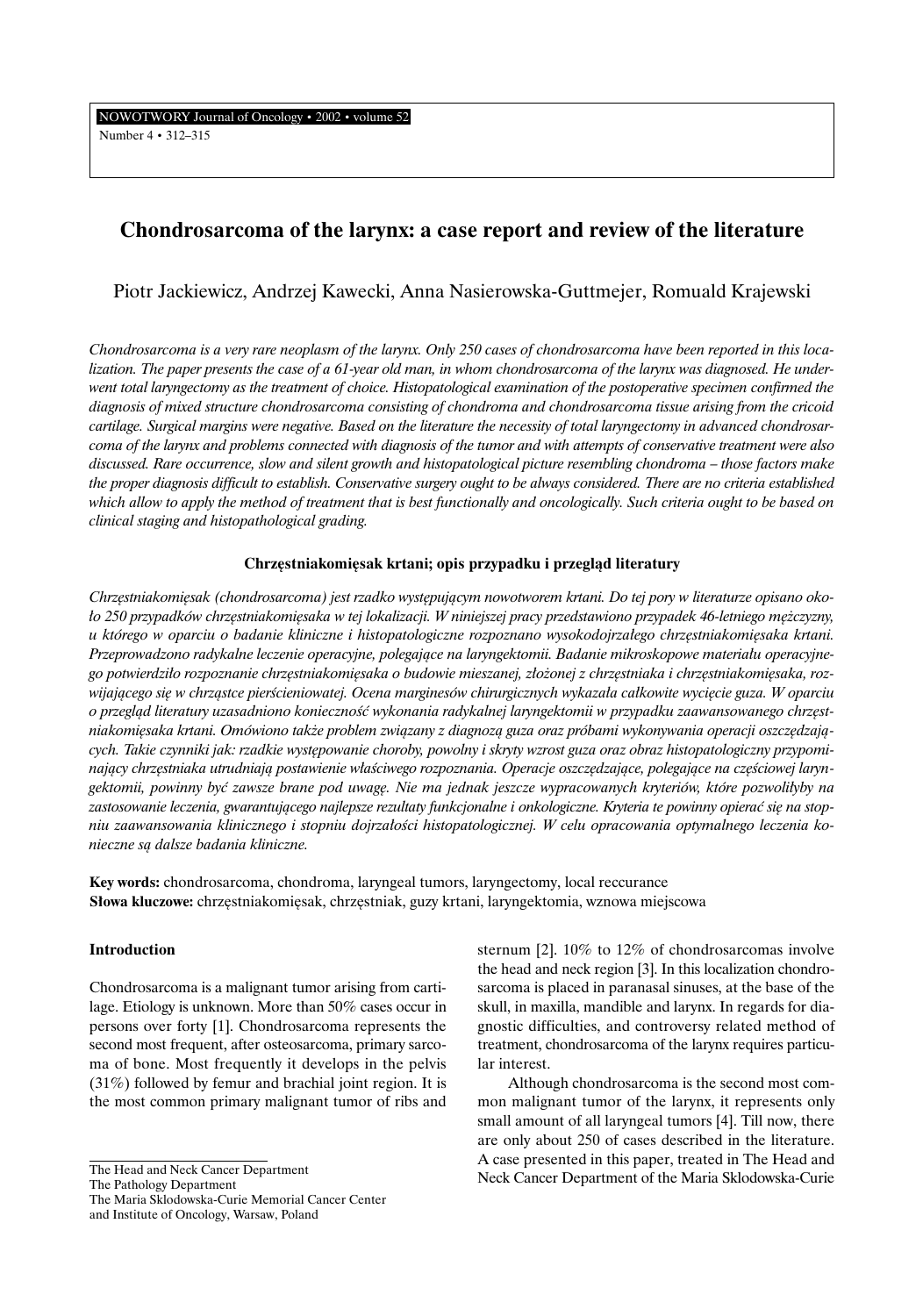Memorial Cancer Centre in Warsaw is a typical example of the laryngeal chondrosarcoma.

# **Case report**

A61-year old man, non-smoking for the previous fifteen years, requested otolaryngeal examination due to persistent hoarseness. In the ENT examination and during direct laryngoscopy no abnormalities were found. The biopsy specimen did not contain any malignant infiltration. During a control ENT examination performed one year later a tumour indenting the light of the pharynx was found beneath the glottis. The mucosa over the tumour was not changed. Histopathological examination of tissue obtained from the tumor revealed highly differentiated G1 chondrosarcoma. Diagnosis was confirmed at the Pathology Dept. of the Maria Skłodowska-Curie Memorial Cancer Centre in Warsaw (prof. Mioduszewska).

On admission to the Dept. of Head and Neck Cancer of the Cancer Center in Warsaw hoarseness and stridor were the main symptoms. The patient was able to speak only in a whisper. He did not complain of dyspnea and claimed satisfactory tolerance of physical exercise. On examination we found a tumor covered with unchanged mucosa, protruding from the posterior wall of the larynx, directly beneath the glottis. No other pathology was found. Chest X-rays revealed no abnormalities.

The tumour was further diagnosed by computerised tomography (CT) – magnetic resonance imaging (MRI) was not performed due to the presence of metal plates – the effect of surgical treatment of post-traumatic fracture of the tibial bone.

The CT scan showed a tumour arising from the lamina and arch of the cricoid cartilage on the left. The lateral dimension of the tumour was 25 mm, its laryngeal indentation reaching 15 mm. Its upper margin reached the thyroid cartilage and infiltrated the vocal chord. The longitudal dimension of the tumour reached 28 mm. Numerous calcifications could be discerned within the tumour. The CT scans are presented in Figure 1.

Malignant infiltration included 75% of the cricoid cartilage circumference and almost the entire posterior wall of the larynx. The patient was referred for radical surgical treatment i.e. total laryngectomy.

Surgical details. After collar incision the sternohyoid muscles were dissected and separated (not cut). Then the larynx was dissected and cut first from the trachea and then from the pharyngeal wall and the thyrohyoid membrane. The hyoid bone with its muscular appendages was preserved intact. A double layer of stitches was used for the pharynx, which was then covered by the preserved sternohyoid muscles. The stump of the trachea was attached to the skin.

Postoperative recovery was uneventful. For the first 14 days after surgery the patient was fed via a gastric tube, which was removed on day 14.

Pathological examination of the excised larynx was performed at the Pathology Dept. of the Maria Skłodowska-Curie Memorial Cancer Centre and Institute of Oncology in Warsaw. The dimensions of the entire surgically obtained specimen were 6.5 x 4 x 4 cm. The dimensions of the tumour were 2.8 x 2.2 x 1.7 cm. It was composed of white-greyish, shiny, hard tissue with the margins surrounded by a pseudocapsule. Microscopic examination revealed mixed texture, containing both chondroma and highly differentiated chondrosarcoma. Within the sarcoma fields polinuclear cells located within cartilage lacunas were discerned. Nuclear cells were hyperhromatic and polymorphic; some with mitotic figures present. Neoplasmatic infiltration reached the posterior cricoarytenoid muscle, where the most narrow surgical margin was identical with the connective tissue pseudocapsule. The distance between the tumour and the margin reached 4 cm at the level of the glottis, 1.5 cm at the level of the trachea and 1.6 cm within the pharyngeal mucosa. The tumour did not infiltrate the thyroid cartilage.

The patient was under careful follow-up. He was qualified for logopaedic therapy on discharge. For 10 months after operation there have been no signs of local recurrance or metastases.





Figure 1. CT scan demonstrates infiltration of thyroid cartilage by tumor Figure 2. CT scan demonstrates tumor arising from lamina arch of the cricoid cartilage on the left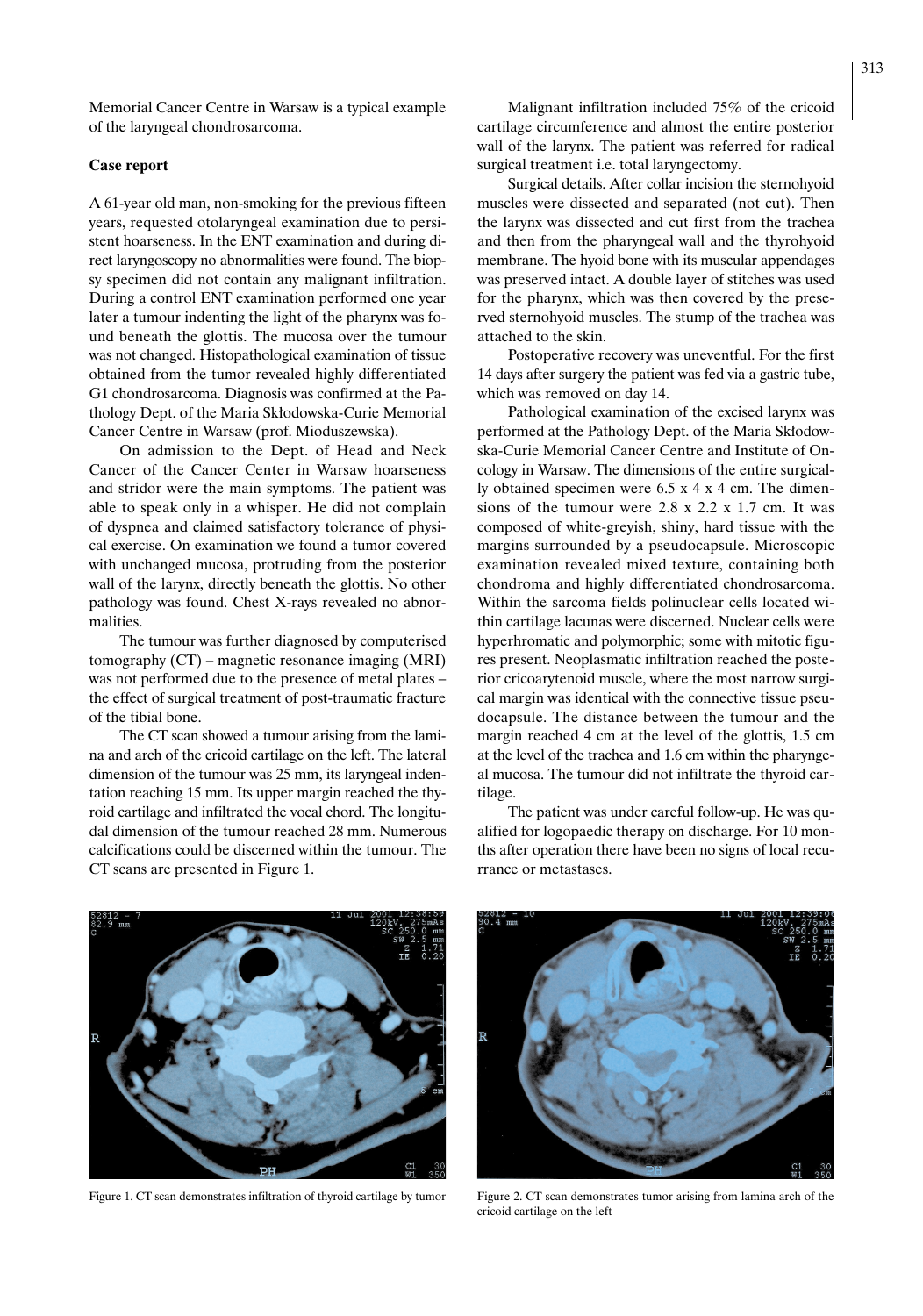#### **Discussion**

Chondrosarcoma of the larynx is most common among individuals between 40 an 70 yrs. of age. It is more common among male subjects.

As far as etiopathology is concerned, ionising radiation remains one of the main risk factors. Literature presents cases of chondrosarcoma in patients previously treated with irradiation applied to the laryngeal region [5]. Other conditions predisposing to laryngeal chondrosarcoma are: Ollier's disease, the Maffuci syndrome and Paget's disease.

The most common localisation for laryngeal chondrosarcoma is the interior surface of the cricoid cartilage, while it is a rare finding within the thyroid cartilage. It usually develops as a submucosal mass located subglottically, infiltrating the thyroid cartilage and the vocal chords. It usually projects into the larynx causing respiratory deficiency and hoarseness. External tumour growth is a rare feature.

First clinical symptoms are not characteristic. The patient usually seeks medical attention due to prolonged hoarseness. In more advanced cases one may observe stridor and dyspnea at rest. Rarely, when external growth is observed, dysphagia or a discernable neck tumour are the earliest symptoms [6].

Slow local progression and, therefore, slow symptomatic progression combined with the most common subglottic and submucosal growth are the most common reasons for delayed diagnosis. The case we report, in which almost a year passed before correct diagnosis was made is, by no means, a singular case. Sometimes it takes some three years to make correct diagnosis [7]. One must keep in mind that histopathologic examination of specimens obtained from a submucosal tumour will usually render falsely negative results.

Cartilage tissue usually gives rise to chondromas or highly developed chondrosarcomas. Microscopical examination reveals them to be made of cartilage cells and it is often difficult to decide whether they are benign or malignant. In order to set the correct diagnosis numerous bioptates must be examined. The histopathologist searches for sarcoma fields characterised by increased cell count in which cells are placed irregularly within cartilage lacunas and divided by hyaline interstitium. Within the chondrosarcoma one may discern polymorphic and polynuclear giant cells with hyperchromatous, irregular nuclei. Sporadically mitotic figures may be observed. Laryngeal chondrosarcoma has a tendency to infiltrate blood vessels.

In this particular case the tumour, reaching some 2.8 cm in diameter was located typically – on the cricoid cartilage, it infiltrated the neighbouring tissues and was surrounded by a narrow connective tissue pseudocapsule, which developed from the surrounding tissues. Microscopically it presented not only as chondrosarcoma, but also as chondroma.

Chondrosarcoma is characterised by slow local growth and a low possibility of distant metastases. Some cases, characterised by low histopathological differentation have been described. Chondrosarcoma dedifferentiatum is a unique form of the tumour of low differentiation. It is characterised by the presence of low differentiation foci not unlike rhabdomyosarcoma or fibrosarcoma within an otherwise highly differentiated tumour mass. The course of chondrosarcoma dedifferentiatum is similar to the course of other low-differentiated bone sarcomas [8].

In cases of chondrosarcoma the treatment of choice is total excision within healthy tissue margins. Due to the maiming arising from total laryngectomy in this particular localisation sparing operations must be considered. It is difficult to state when to perform sparing surgery and when to decide in favour of total laryngectomy. Some authors suggest that total laryngectomy is performed when neoplastic infiltration covers more than half the diameter of the cricoid cartilage. However there are reports of total excisions of the cricoid cartilage with concomitant reconstruction of this part of the larynx. Such procedures allow to maintain the function of the larynx and are oncologically radical [7, 9].

These decisions have to be made individually, after MRI and/or CT visualisation. In case of sparing operations recurrence is reported in over half of the patients, while in case of total laryngectomy – only in 16  $%$  [10]. It is also important that even highly differentiated chondrosarcoma of the larynx in 10% of cases produces distant metastases [11, 12]. The risk of distant metastases depends on the natural history of the tumour and is more likely in case of recurrence. Another important issue is precise histopathological diagnosis. One bioptate obtained during direct laryngoscopy may suggest the presence of a highly differentiated tumour, but may allow for false results – chondrosarcomas of the larynx tend to be heterogeneous and often contain some amount of highly differentiated tissue. Only the examination of the entire tumour will allow for complete diagnosis. In case of low-differentiated chondrosarcomas sparing procedures cannot be considered curative.

In the case, which we report the CT scan had revealed, that neoplastic infiltration covered 75% of the diameter of the cricoid cartilage. Longitudinally the tumour infiltrated along the posterior wall of the larynx towards the arytenoid cartilage, including the vocal chord and, laterally, the thyroid cartilage. Thickening of the posterior wall of the larynx could be discerned up to its superior edge. Considering such advancement total laryngectomy was the only oncologically acceptable solution. The patient received full information concerning the character of the disease and its prognosis and gave consent to total laryngectomy.

The role of irradiation in the treatment of differentiated chondrosarcomas is controversial. Generally the tumour is considered resistant to conventional radiotherapy. However attempts are made at radical radiotherapy in highly advanced cases, where total laryngectomy is technically impossible, and in those patients who do not give consent tot total laryngectomy. Literature also of